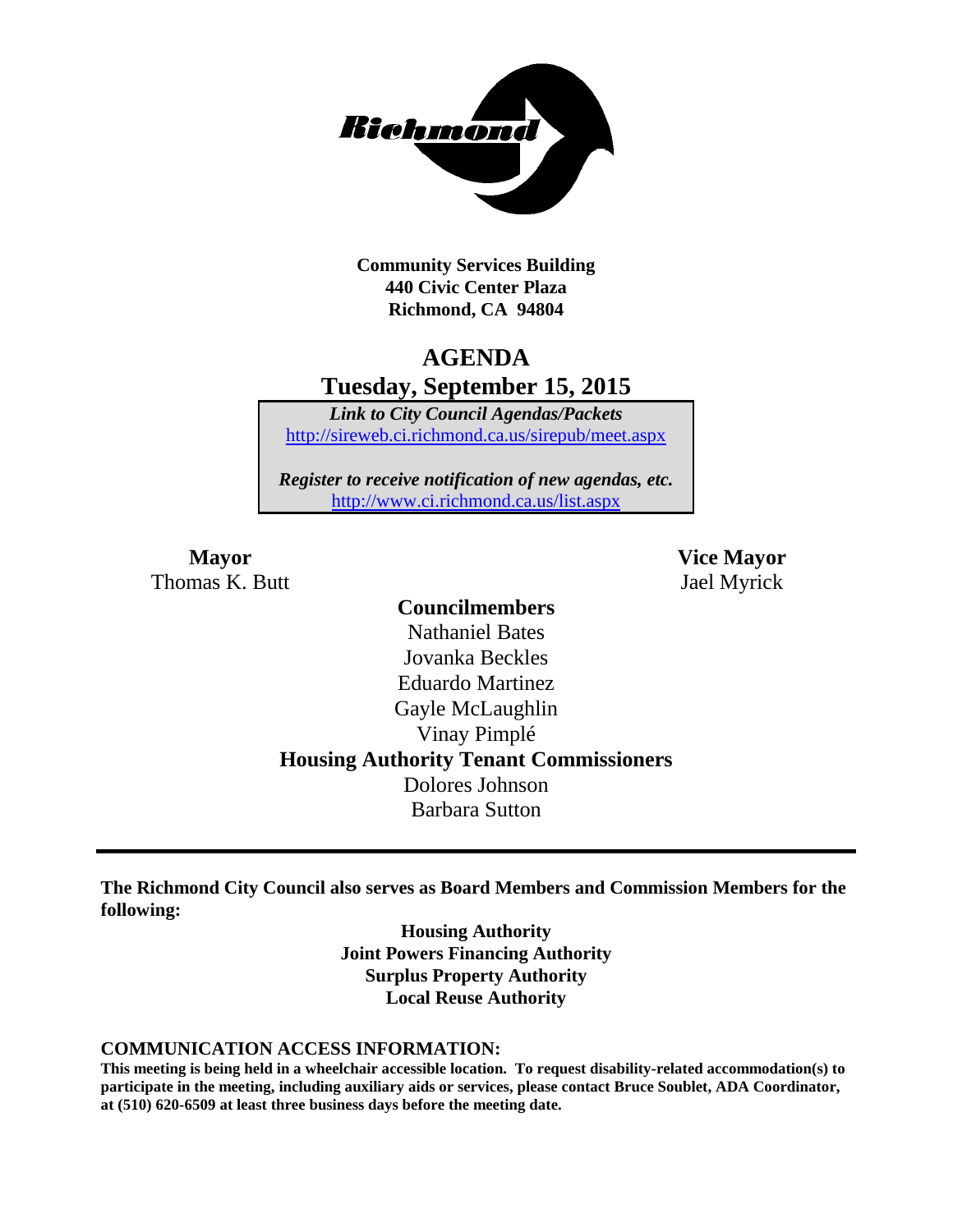# **MEETING PROCEDURES**

The City of Richmond encourages community participation at its City Council meetings and has established procedures that are intended to accommodate public input in a timely and time-sensitive way. As a courtesy to all members of the public who wish to participate in City Council meetings, please observe the following procedures:

**PUBLIC COMMENT ON AGENDA ITEMS:** Anyone who desires to address the City Council on items appearing on the agenda must complete and file a pink speaker's card with the City Clerk **prior** to the City Council's consideration of the item. Once the City Clerk has announced the item, no person shall be permitted to speak on the item other than those persons who have submitted their names to the City Clerk. Your name will be called when the item is announced for discussion. **Each speaker will be allowed TWO (2) MINUTES to address the City Council on NON-PUBLIC HEARING items listed on the agenda.**

**OPEN FORUM FOR PUBLIC COMMENT:** Individuals who would like to address the City Council on matters not listed on the agenda or on items remaining on the consent calendar may do so under Open Forum. All speakers must complete and file a pink speaker's card with the City Clerk **prior** to the commencement of Open Forum. The amount of time allotted to individual speakers shall be determined based on the number of persons requesting to speak during this item. **The time allocation for each speaker will be as follows:** 15 or fewer speakers, a maximum of 2 minutes; 16 to 24 speakers, a maximum of 1 and one-half minutes; and 25 or more speakers, a maximum of 1 minute.

#### **SPEAKERS ARE REQUESTED TO OCCUPY THE RESERVED SEATS IN THE FRONT ROW BEHIND THE SPEAKER'S PODIUM AS THEIR NAME IS ANNOUNCED BY THE CITY CLERK.**

**CONSENT CALENDAR:** Consent Calendar items are considered routine and will be enacted, approved or adopted by one motion unless a request for removal for discussion or explanation is received from the audience or the City Council. A member of the audience requesting to remove an item from the Consent Calendar must first complete a speaker's card and discuss the item with a City staff person who has knowledge of the subject material, prior to filing the card with the City Clerk and **prior** to the City Council's consideration of Agenda Review. An item removed from the Consent Calendar may be placed anywhere on the agenda following the City Council's agenda review.

**CONDUCT AT MEETINGS:** Richmond City Council meetings are limited public forums during which the City strives to provide an open, safe atmosphere and promote robust public debate. Members of the public, however, must comply with state law, as well as the City's laws and procedures and may not actually disrupt the orderly conduct of these meetings. The public, for example, may not shout or use amplifying devices, must submit comment cards and speak during their allotted time, may not create a physical disturbance, may not speak on matters unrelated to issues within the jurisdiction of the City Council or the agenda item at hand, and may not cause immediate threats to public safety.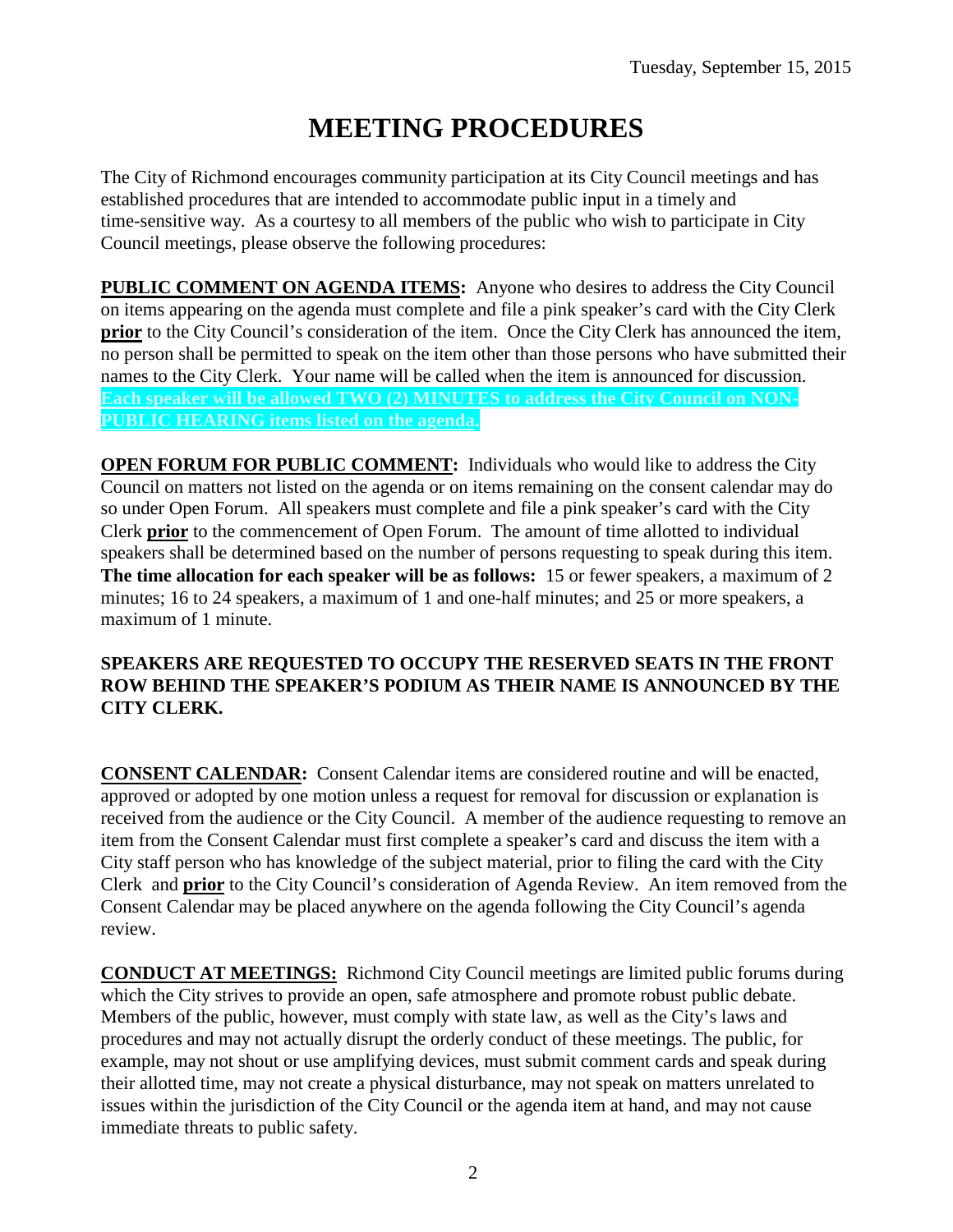**CITY HARASSMENT POLICY:** The City invites public comment and critique about its operations, including comment about the performance of its public officials and employees, at the public meetings of the City Council and boards and commissions. However, discriminatory or harassing comments about or in the presence of City employees, even comments by third parties, may create a hostile work environment, if severe or pervasive. The City prohibits harassment against an applicant, employee, or contractor on the basis of race, religious creed, color, national origin, ancestry, physical disability, medical condition, mental disability, marital status, sex (including pregnancy, childbirth, and related medical conditions), sexual orientation, gender identity, age or veteran status, or any other characteristic protected by federal, state or local law. In order to acknowledge the public's right to comment on City operations at public meetings, which could include comments that violate the City's harassment policy if such comments do not cause an actual disruption under the Council Rules and Procedures, while taking reasonable steps to protect City employees from discrimination and harassment, City Boards and Commissions shall adhere to the following procedures. If any person makes a harassing remark at a public meeting that violates the above City policy prohibiting harassment, the presiding officer of the meeting may, at the conclusion of the speaker's remarks and allotted time: (a) remind the public that the City's Policy Regarding Harassment of its Employees is contained in the written posted agenda; and (b) state that comments in violation of City policy are not condoned by the City and will play no role in City decisions. If any person makes a harassing remark at a public meeting that violates the above City policy, any City employee in the room who is offended by remarks violating the City's policy is excused from attendance at the meeting. No City employee is compelled to remain in attendance where it appears likely that speakers will make further harassing comments. If an employee leaves a City meeting for this reason, the presiding officer may send a designee to notify any offended employee who has left the meeting when those comments are likely concluded so that the employee may return to the meeting. The presiding officer may remind an employee or any council or board or commission member that he or she may leave the meeting if a remark violating the City's harassment policy is made. These procedures supplement the Council Rules and Procedures relating to disruption of orderly conduct at Council meetings.

Any law enforcement officer on duty or whose service is commanded by the presiding officer shall be Sergeant-at-Arms of the Council meetings. He/she, or they, shall carry out all orders and instructions given by the presiding officer for the purpose of maintaining order and decorum at the Council meetings (City Council Rules of Procedure and Order Section III F, RMC Section 2.12.030).

**\*\*\*\*\*\*\*\*\*\*\*\*\*\*\*\*\*\*\*\*\*\*\*\*\*\*\*\*\*\*\*\*\*\*\*\*\*\*\*\*\*\*\*\*\*\*\*\*\*\*\*\*\*\*\*\*\*\***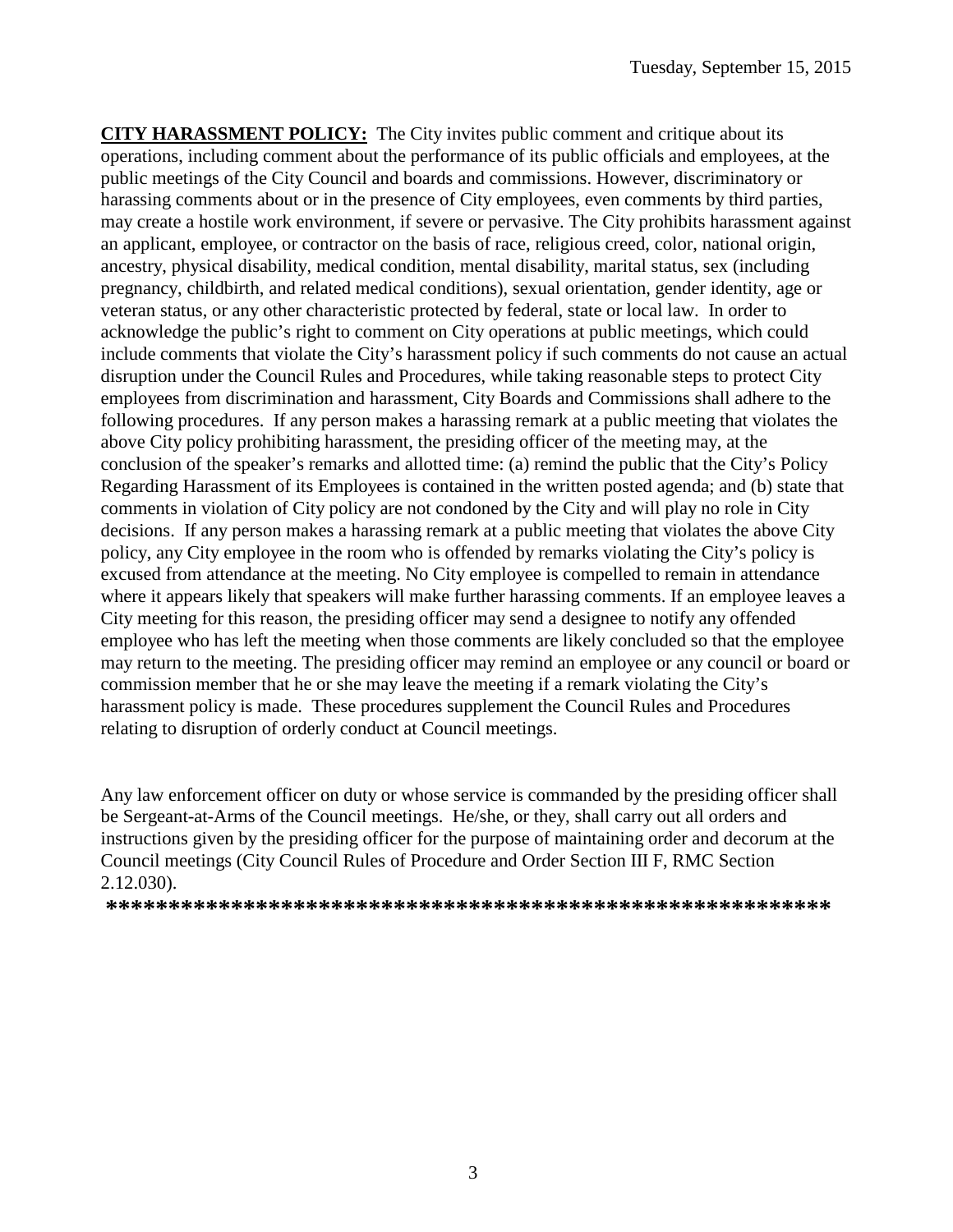## **OPEN SESSION TO HEAR PUBLIC COMMENT ON CLOSED SESSION ITEMS**

5:00 p.m.

- **A. ROLL CALL**
- **B. PUBLIC COMMENT**

#### **C. ADJOURN TO CLOSED SESSION**

### **CLOSED SESSION**

Shimada Room of the Community Services Building

#### **A. CITY COUNCIL**

**A-1.** LIABILITY CLAIMS - (Government Code Section 54956.9):

Googins vs. City of Richmond

Ney vs. City of Richmond

**A-2.** CONFERENCE WITH LEGAL COUNSEL - EXISTING LITIGATION (Subdivision [a] of Government Code Section 54956.9):

Monroe vs. City of Richmond

**A-3.** PUBLIC EMPLOYEE PERFORMANCE EVALUATION (Government Code Section 54957.6):

Title: City Manager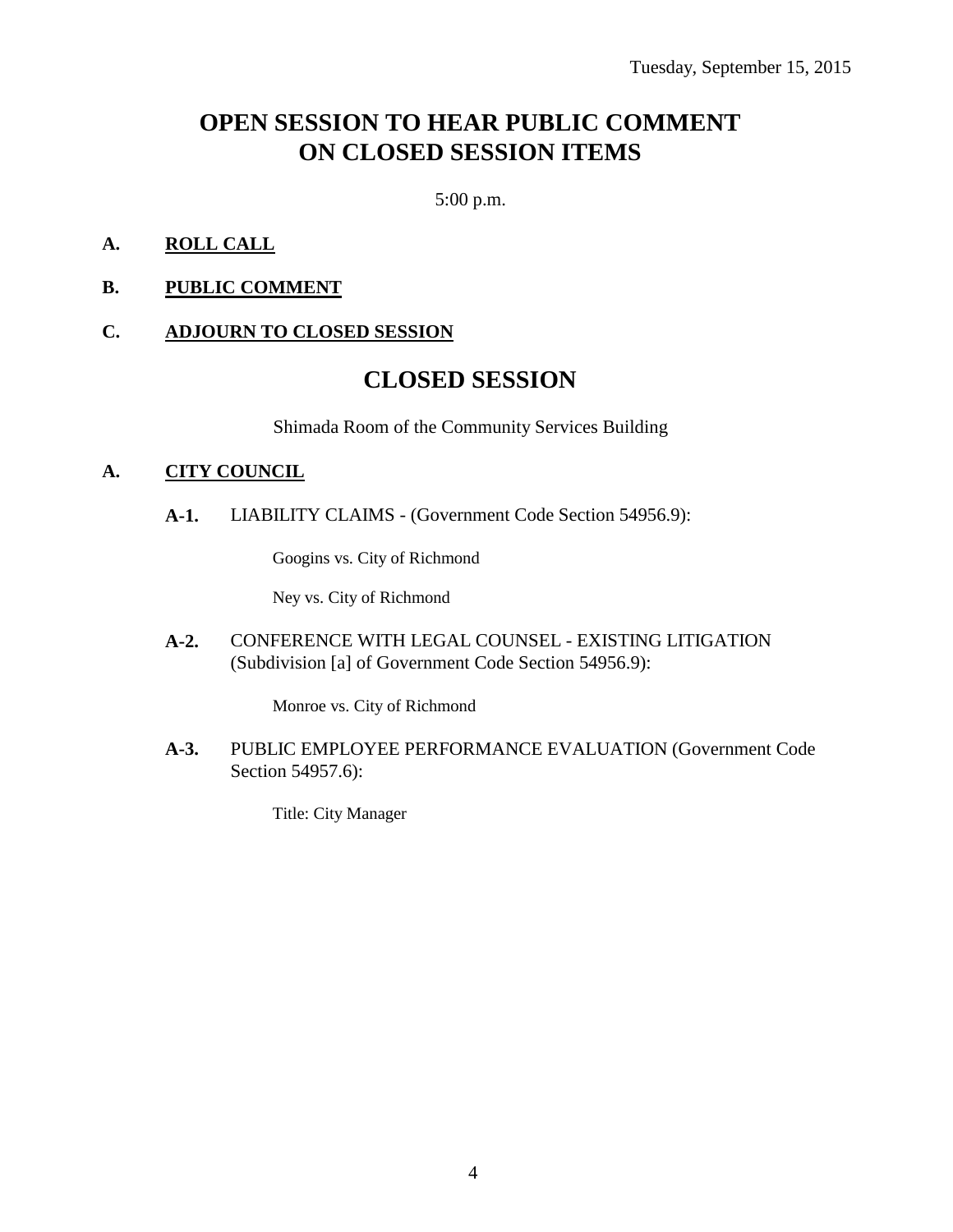## **MEETING OF THE SUCCESSOR AGENCY TO THE RICHMOND COMMUNITY REDEVELOPMENT AGENCY AND RICHMOND CITY COUNCIL**

6:30 p.m.

- **A. PLEDGE TO THE FLAG**
- **B. ROLL CALL**
- **C. STATEMENT OF CONFLICT OF INTEREST**
- **D. AGENDA REVIEW**
- **E. REPORT FROM THE CITY ATTORNEY OF FINAL DECISIONS MADE DURING CLOSED SESSION**
- **F. REPORT FROM THE CITY MANAGER**
- **G. OPEN FORUM FOR PUBLIC COMMENT**

#### **H. SUCCESSOR AGENCY TO THE RICHMOND COMMUNITY REDEVELOPMENT AGENCY CONSENT CALENDAR**

- **H-1.** ADOPT a resolution authorizing the execution of the Sixth Amendment to Agreement for Legal Services between the Successor Agency to the Richmond Community Redevelopment Agency and Holland & Knight, LLP, increasing the payment limit by \$200,000 to an as-amended total of \$520,000, for services in connection with developing a Land Disposition Agreement for the for-sale housing component of the Miraflores Housing Project, to be funded by developer Miraflores Devco, LLC - Successor Agency to the Richmond Community Redevelopment Agency (Chadrick Smalley 412-2067).
- **H-2.** ADOPT a resolution approving the Successor Agency to the Richmond Community Redevelopment Agency's Recognized Obligation Payment Schedule for the period January 2016 to June 2016 (ROPS 15-16b) pursuant to AB 1X26 and AB 1484 - Successor Agency to the Richmond Community Redevelopment Agency (Chadrick Smalley 412-2067).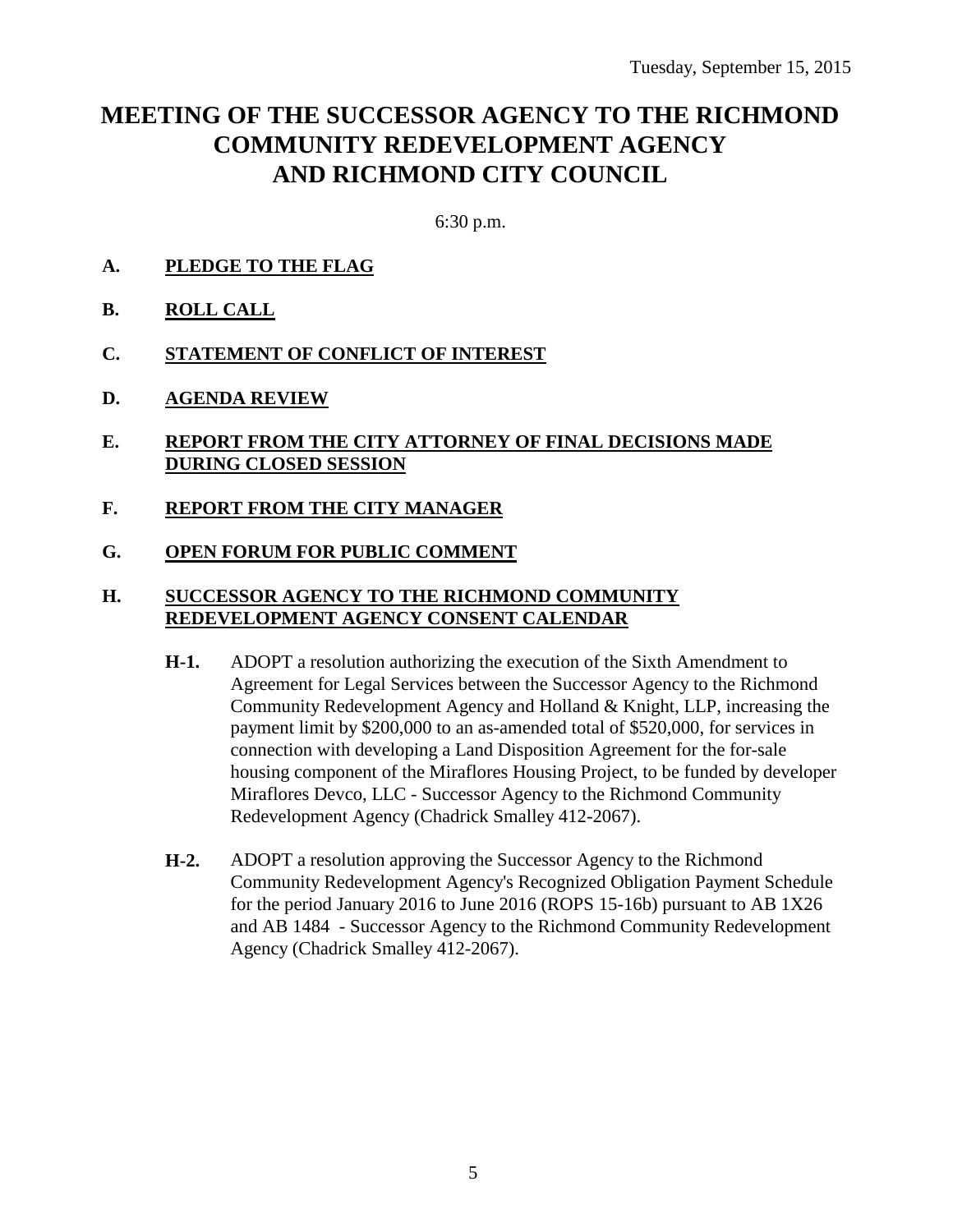### **I. CITY COUNCIL CONSENT CALENDAR**

- **I-1.** AUTHORIZE the Library and Cultural Services Director to ACCEPT a grant from the California Library and Literacy Services (CLLS) in the amount of \$18,000; and APPROVE an amendment to the Fiscal Year 2015-16 operating budget to increase library fund revenue and expenditures in the amount of \$18,000 for the purpose of providing literacy services to City of Richmond residents - Library and Cultural Services Department (Sherry Drobner 307- 8082/Katy Curl 620-6554).
- **I-2.** APPROVE: (1) a Memorandum of Understanding (MOU) between Rubicon Programs, Inc. and LEAP-Richmond Public Library for GED preparation; and (2) an amendment to the Fiscal Year 2015-2016 operating budget for the Library and Cultural Services Department increasing library fund revenue and expenditures in the amount of \$15,800 - Library and Cultural Services Department (Sherry Drobner 307-8082/Katy Curl 620-6554).
- **I-3.** ADOPT a resolution to accept and appropriate \$727,553 in grant funds from the State Proposition 84 Grant for "Greening the Last Mile" Project on the Richmond Greenway; and APPROVE a contract with The Watershed Project to complete community outreach, design, and the project management phase of the "Greening the Last Mile" Project on the Richmond Greenway in an amount not to exceed \$180,430. The contract term will be from October 1, 2015, to December 31, 2016 - Public Works Department (Yader A. Bermudez 774-6300).
- **I-4.** APPROVE a three-year contract with D & H Landscaping, Inc. in an amount not to exceed \$250,140 for vegetation management services at Point Molate Very High Fire Severity Zone (VHFSZ). The contract term will be from October 1, 2015, to June 30, 2018 - Public Works Department (Yader A. Bermudez 774- 6300).
- **I-5.** ADOPT an ordinance (second reading) amending Richmond Municipal Code Article VI, Building Regulations by adding a new Chapter 6.47, Permit Process for Small Residential Rooftop Solar Systems, implementing provisions of AB 2188 by creating an expedited, streamlined permitting process for small residential rooftop solar systems - Planning and Building Services Department (Richard Mitchell 307-8159).
- **I-6.** ADOPT an ordinance (second reading) of the City Council of the City of Richmond repealing Article III, Chapter 3.40 of the Richmond Municipal Code pertaining to the Community Development Commission - Mayor Tom Butt (620- 6503).
- **I-7.** APPROVE the purchase of 69, 45-minute carbon cylinders from Cascade Fire Equipment Company for fire suppression functions in the amount of \$63,692.87 - Fire Department (Chief Adrian Sheppard 307-8041).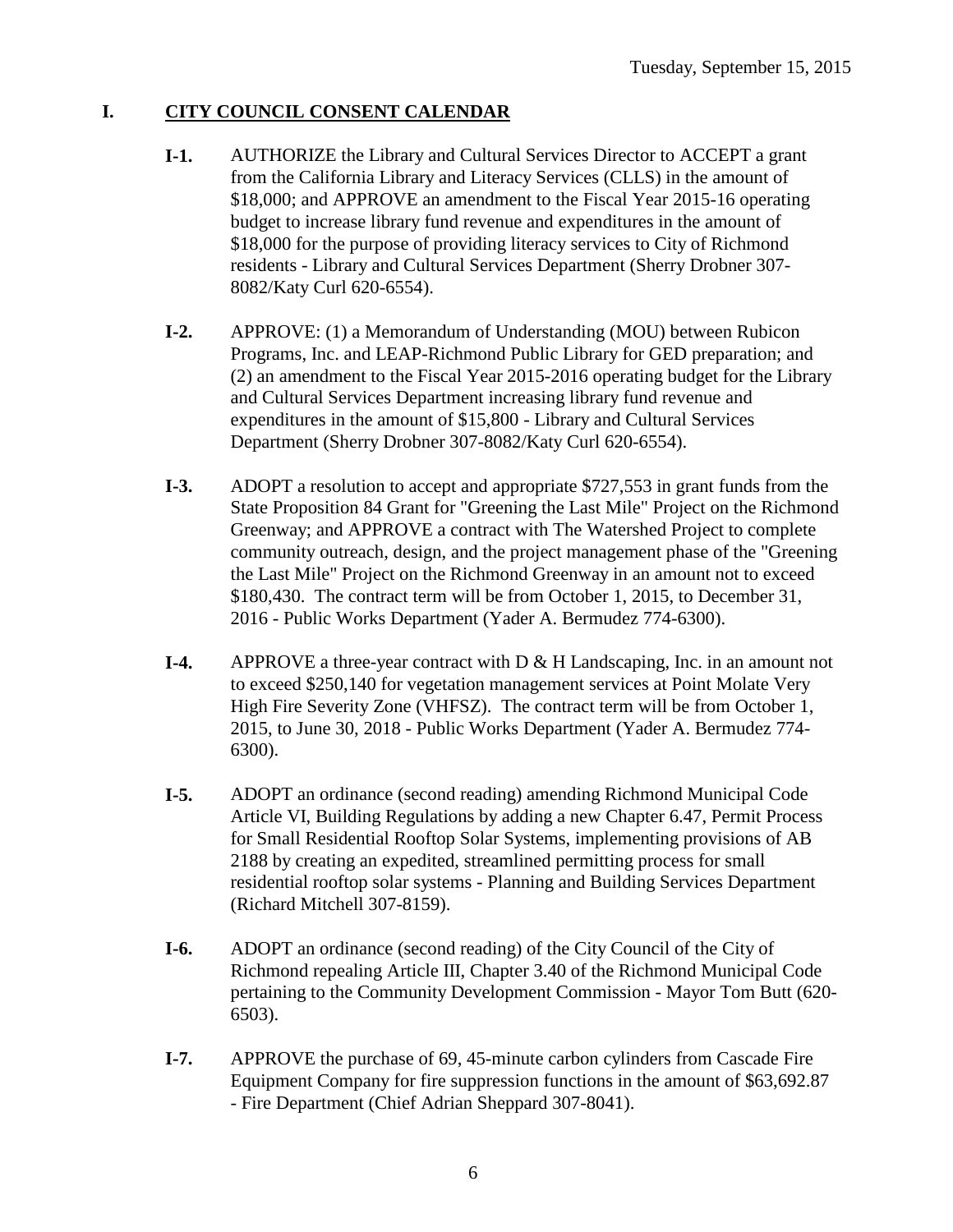- **I-8.** ADOPT a resolution authorizing the City of Richmond to accept and appropriate \$223,022 in the annual Measure H funding from the Contra Costa County Health Services Division, and APPROVE a one-year interagency agreement from July 1, 2015, to June 30, 2016, with the Contra Costa County Health Services Division to support the Fire Department's Emergency Medical Services Program - Fire Department (Chief Adrian Sheppard 307-8041).
- **I-9.** APPROVE a standing contract with First Vanguard for traffic signs and lines materials in an amount not to exceed \$50,000 per fiscal year from 2015 through 2018, with an option to extend the contract for an additional two years - Public Works Department (Yader A. Bermudez 774-6300).
- **I-10.** ADOPT a resolution to accept and appropriate \$497,292 in grant funds from the Cal Fire Urban and Community Forestry Greenhouse Gas Reduction Fund, and APPROVE a contract with Groundwork Richmond for community outreach, training, project management, tree-planting and maintenance in an amount not to exceed \$187,000. The contract term will be from October 1, 2015, to December 31, 2017 - Public Works Department (Yader A. Bermudez 774-6300).
- **I-11.** APPROVE a sole-source contract with Definitive Network, Inc. to provide remote electronic patient care reporting, on-site documentation, training and other support services in support of the Fire Department's emergency medical services program, in an amount not to exceed \$162,000 over a three-year period, commencing September 1, 2015, through June 30, 2018 - Fire Department (Chief Adrian Sheppard 307-8041).
- **I-12.** ADOPT a resolution authorizing state-reimbursed overtime and portal to portal pay for City of Richmond firefighters assigned to a state emergency incident - Fire Department (Chief Adrian Sheppard 307-8041).
- **I-13.** APPROVE a contract with the Oakland Private Industry Council to procure goods and services on behalf of RichmondWORKS and in support of East Bay Works One Stop Career Center System for fiscal year 2015-2016. The contract term will be September 15, 2015, through September 30, 2016, in an amount not to exceed \$22,635 - Employment and Training Department (Sal Vaca/Rosemary Viramontes 307-8008).
- **I-14.** APPROVE the purchase of 122 fitted Safariland Second Chance Summit Series Threat Level IIIA ballistic vests from LC Action Police Supply LTD in an amount not to exceed \$87,552 - Police Department (Chief Chris Magnus 621- 1802).
- **I-15.** ADOPT a resolution to accept and appropriate \$87,552 in funding from the Edward Byrne Memorial Justice Assistance Grant (JAG) Program awarded to the Richmond Police Department for the purchase of 122 ballistic vests for sworn personnel - Police Department (Chief Chris Magnus 621-1802).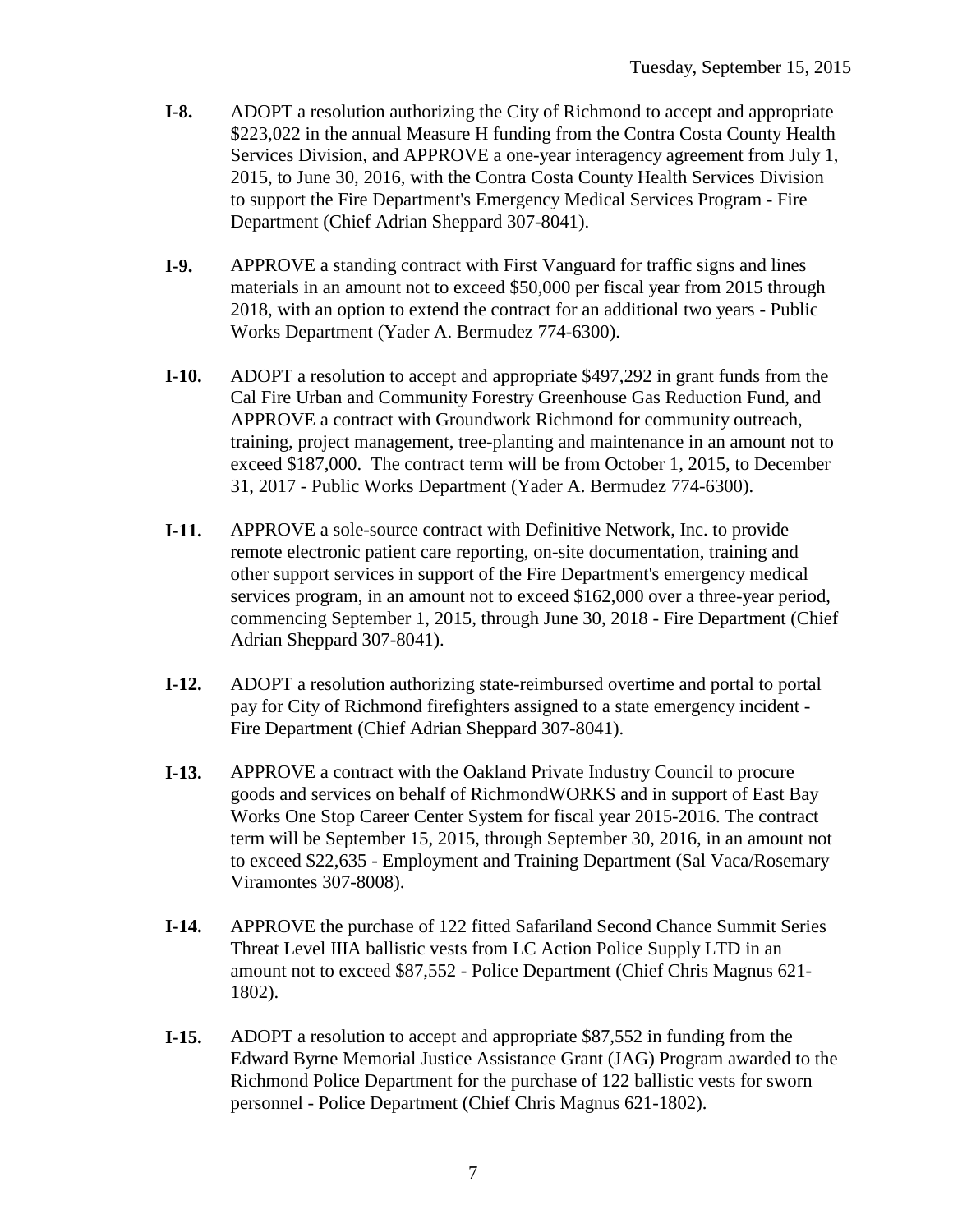- **I-16.** ADOPT a resolution of intention to amend the contract between the California Public Employees' Retirement System and the Richmond City Council for employees sharing additional costs of three percent for classic local safety members in Richmond Fire Management Association (RFMA), International Association of Fire Fighters, Local 188 (Local 188) and Richmond Police Management Association (RPMA) - Human Resources Management (Lisa Stephenson 620-6600).
- **I-17.** APPROVE a renewal of the contract with the Oakland Private Industry Council to act as the contracting and vendor pay agent for individual training accounts (ITAs) and on-the-job training activities for the Workforce Innovation and Opportunity Act (WIOA) program participants. The contract term will be from September 15, 2015, through September 30, 2016, in an amount not to exceed \$70,728 - Employment and Training Department (Sal Vaca/Rosemary Viramontes 307-8008).
- **I-18.** APPROVE a three-year contract with NetFile, Inc. for professional services for e-filing and administration of Fair Political Practice Commission (FPPC) Statement of Economic Interest, Form 700 filings, with the contract term beginning October 1, 2015, to September 30, 2018, in the amount of \$7,000 per year, for a total contract amount not to exceed \$21,000, with the option of two, one-year extensions - City Clerk's Office (Pamela Christian 621-1233).
- **I-19.** APPROVE a three-year contract with Hyland Software, Inc. to provide maintenance for the SIRE Agenda Management and City Council Meeting Voting Systems, in an amount not to exceed \$25,000 per year, for a total amount of \$75,000; and APPROVE a three-year contract with Granicus, Inc., to provide maintenance for City Council Meeting Streaming Video, in an amount not to exceed \$13,000 per year, for a total amount of \$39,000. The total aggregate amount for both contracts is \$114,000 for Fiscal Years 2015-16, 2016-17, and 2017-18 - City Clerk's Office (Pamela Christian 620-6513).
- **I-20.** APPROVE the minutes of the July 21, July 28, July 31, August 3, and August 5, 2015, meetings - City Clerk's Office (Pamela Christian 620-6513).
- **I-21.** APPROVE the contract amendment with Trans Metro Inc. appropriating \$40,000 in grant funds received from the Metropolitan Transportation Commission (MTC), to the Carshare Program located at Atchison Village and Richmond City Hall - City Manager's Office (Bill Lindsay/Lori Reese-Brown 620-6512).
- **I-22.** APPROVE contracts with California State Board of Equalization to administer and collect Utility User Tax (UUT) pursuant to the Local Prepaid Mobile Telephone Services Collection Act (AB 1717), and with MuniServices, LLC, to perform certain compliance and protective services - Finance Department (Belinda Warner/Antonio Banuelos 620-6741).